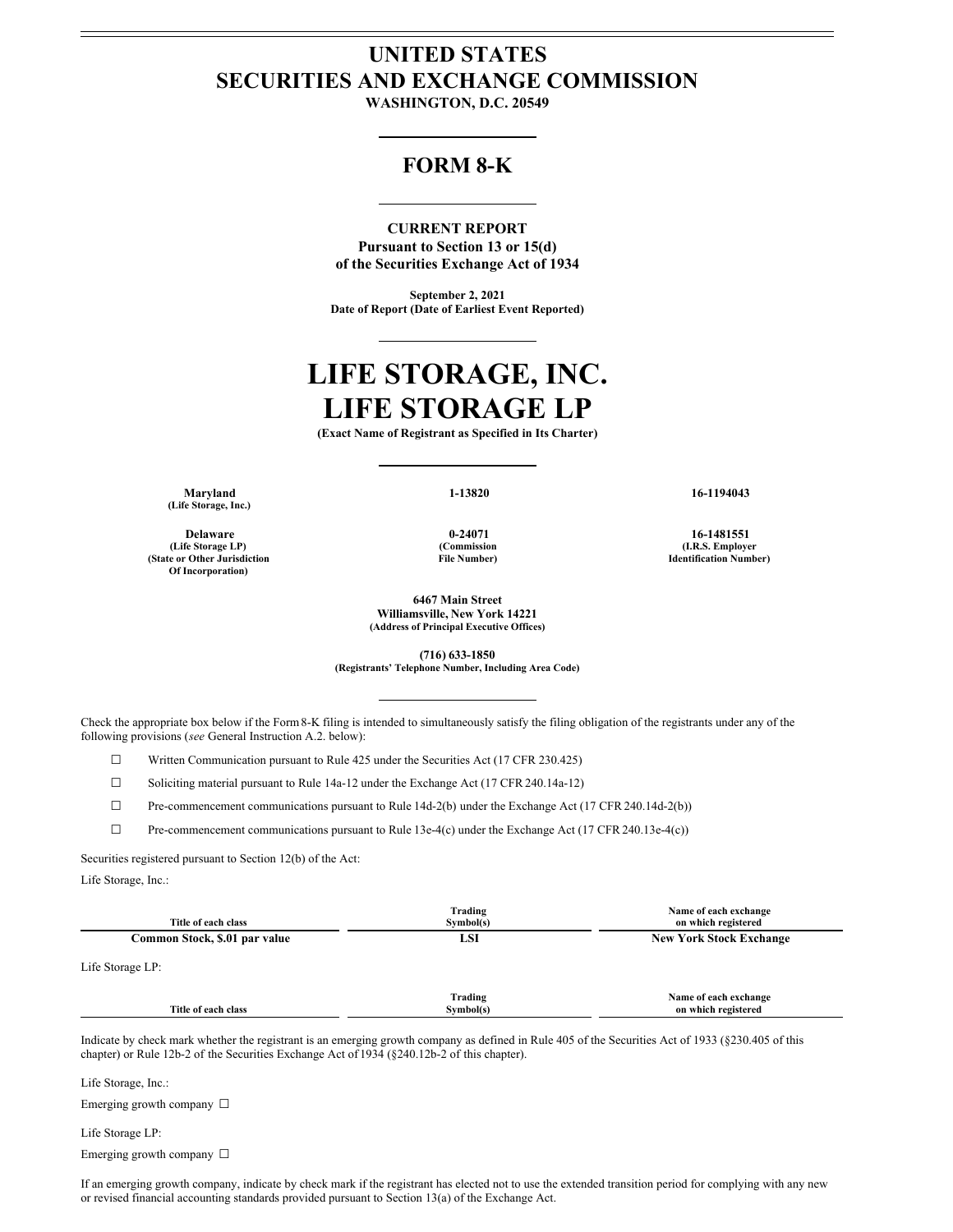Life Storage, Inc.  $\Box$ Life Storage LP  $\ \Box$ 

=

 $\frac{1}{2}$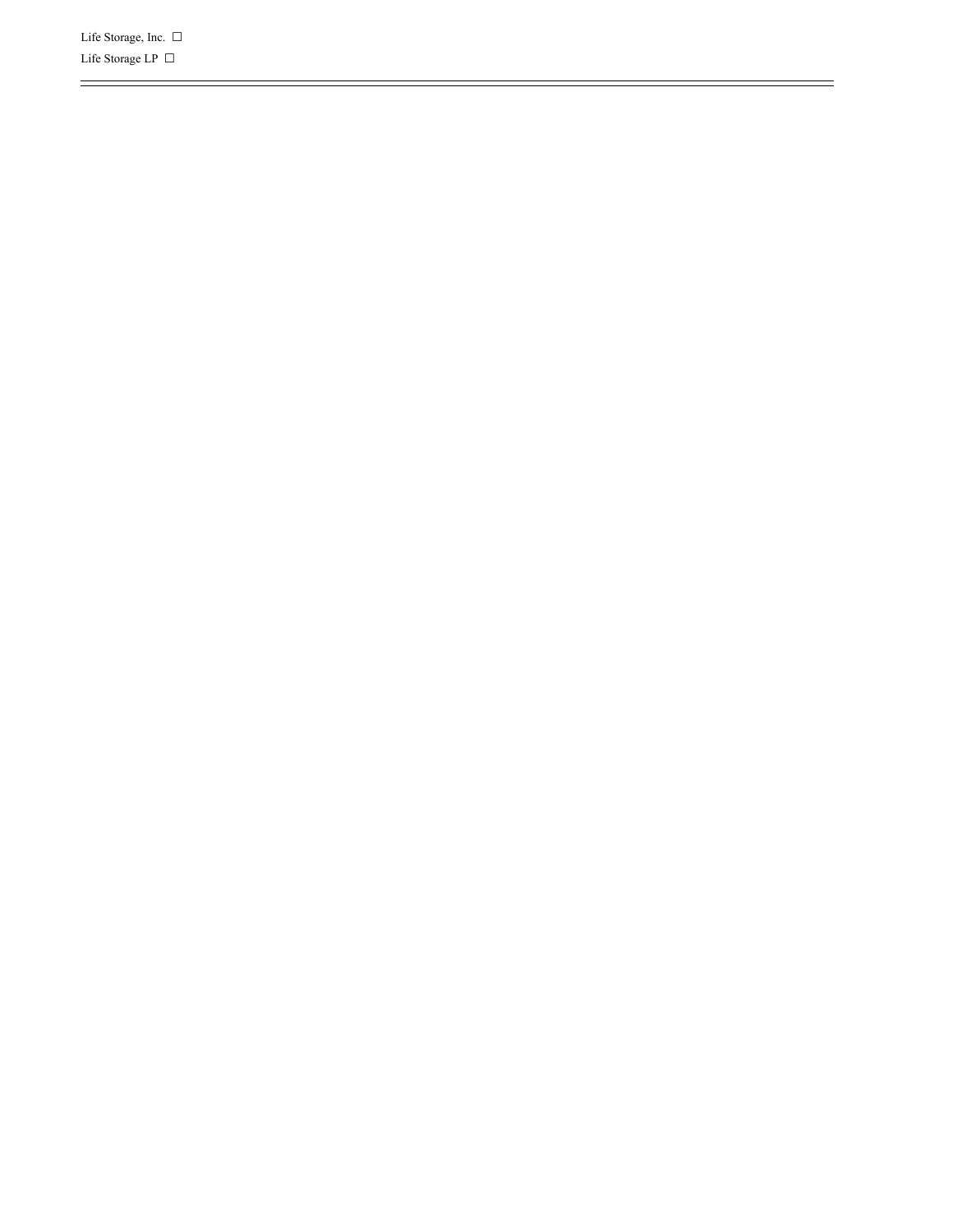#### Item 5.02 Departure of Directors or Certain Officers; Election of Directors; Appointment of Certain Officers; Compensatory Arrangements **of Certain Officers.**

On September 2, 2021, Life Storage, Inc. (the "Company") announced that Edward F. Killeen, the Chief Operating Officer of the Company, will retire effective December 31, 2021 and that David Dodman, the Company's current Senior Vice President, Strategic Planning and Investor Relations, will succeed Mr. Killeen as Chief Operating Officer of the Company effective upon Mr. Killeen's retirement.

In connection with Mr. Killeen's retirement as Chief Operating Officer, the Company and Mr. Killeen entered into a Separation Agreement. Pursuant to the Separation Agreement, Mr. Killeen will continue as an employee of the Company through the end of 2021. He will remain eligible for a bonus, if any, under the Company's annual incentive compensation plan for 2021 service and the performance metrics of such plan, vest in certain restricted stock and be entitled to a pro-rata portion of shares under previously issued performance-based share awards at the end of the applicable performance period. As a result of this event, the Company currently estimates that it will incur charges of approximately \$155,000 in the third quarter of 2021 and approximately \$465,000 in the fourth quarter of 2021. The Separation Agreement is included herein as Exhibit 10.1, which exhibit is incorporated by reference.

Mr. Dodman, age 48, has served as Senior Vice President, Strategic Planning and Investor Relations with the Company since June 2018. Prior to joining the Company, Mr. Dodman held various corporate strategy, mergers and acquisitions, and operational roles at KeyCorp, First Niagara Financial Group, Inc. and Lockheed Martin Corporation. He also worked in the Corporate Finance/Investment Banking departments of Legg Mason, Inc. and Stifel Financial Corp. after earning an MBA from the University of Maryland and BA from Loyola University Maryland.

#### **Item 7.01 Regulation FD Disclosure.**

On September 2, 2021, the Company issued a press release with respect to the matters set forth herein, a copy of which press release is furnished as Exhibit 99.1 to this Report on Form 8-K.

The information in this Item 7.01 and in Exhibit 99.1 attached hereto is intended to be furnished and shall not be deemed "filed" for purposes of Section 18 of the Securities Exchange Act of 1934 (the "Exchange Act") or otherwise subject to the liabilities of that section, nor shall it be deemed incorporated by reference in any filing under the Securities Act of 1933 or the Exchange Act, except as expressly set forth by specific reference in such filing.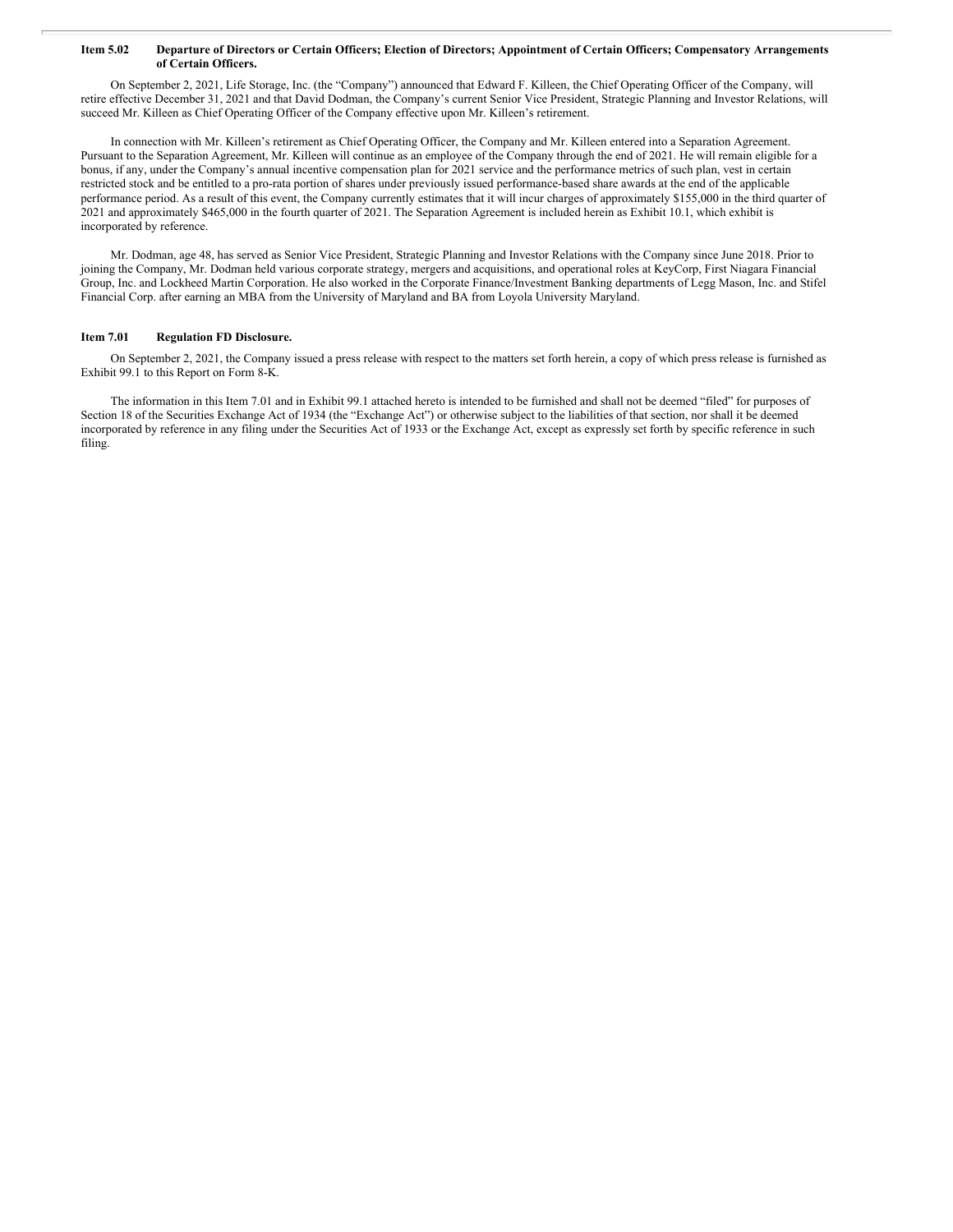#### **Item 9.01 Financial Statements and Exhibits.**

**(d) Exhibits**

| Exhibit No. | Description                                                                                                          |  |  |  |
|-------------|----------------------------------------------------------------------------------------------------------------------|--|--|--|
| 10.1        | Separation Agreement by and among Life Storage, Inc., Life Storage LP and Edward F. Killeen, dated September 2, 2021 |  |  |  |
| 99.1        | Press Release issued on September 2, 2021                                                                            |  |  |  |
| 104         | Cover Page Interactive Data File (embedded within the Inline XBRL document).                                         |  |  |  |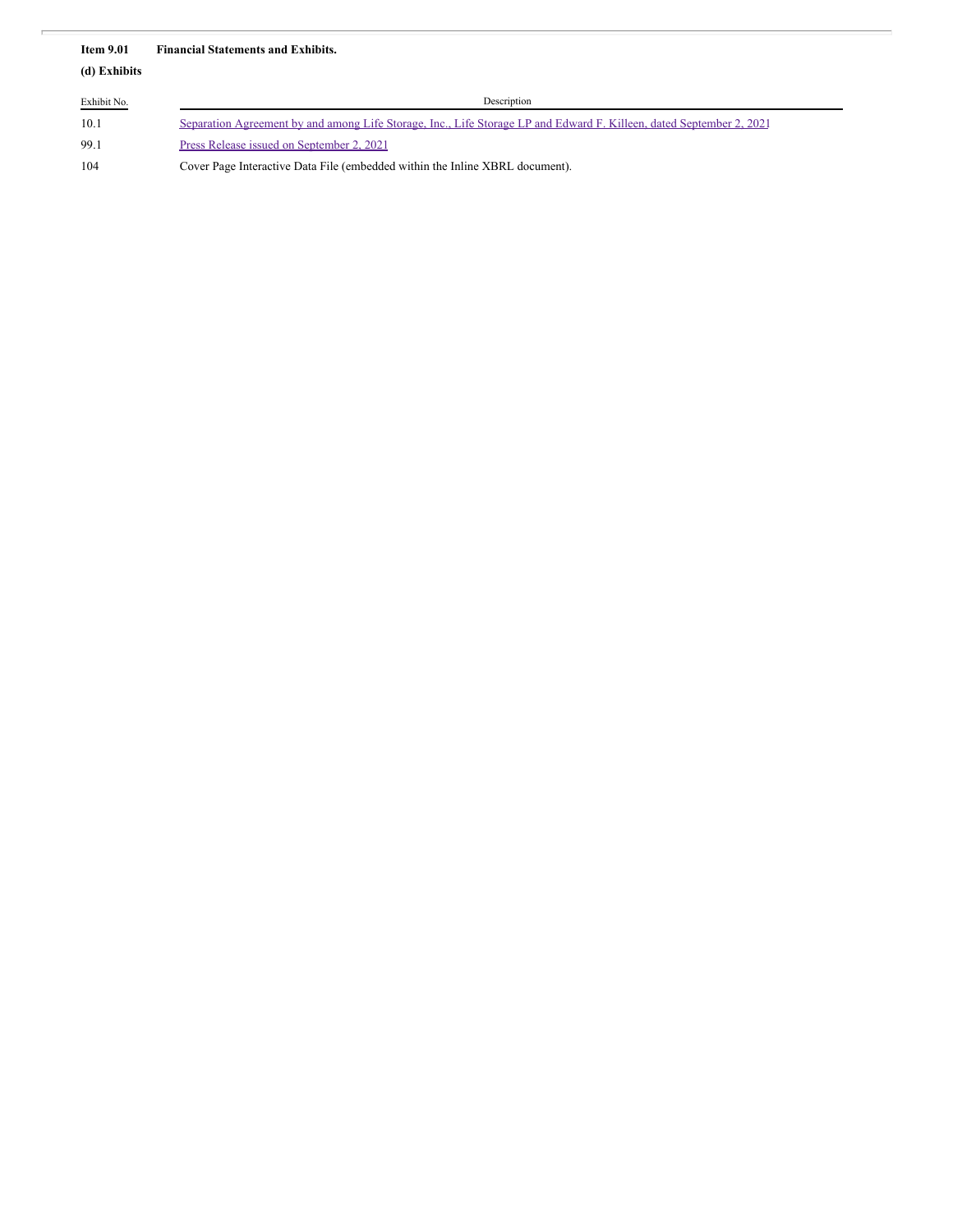#### **SIGNATURES**

Pursuant to the requirements of the Securities Exchange Act of 1934, as amended, the Registrants have duly caused this Report to be signed on their behalf by the undersigned, thereunto duly authorized.

## **LIFE STORAGE, INC**.

Date: September 2, 2021

By /s/ Andrew J. Gregoire Name: Andrew J. Gregoire Title: Chief Financial Officer

## **LIFE STORAGE LP**

Date: September 2, 2021 By: LIFE STORAGE HOLDINGS, INC., as General Partner

By /s/ Andrew J. Gregoire Name: Andrew J. Gregoire Title: Chief Financial Officer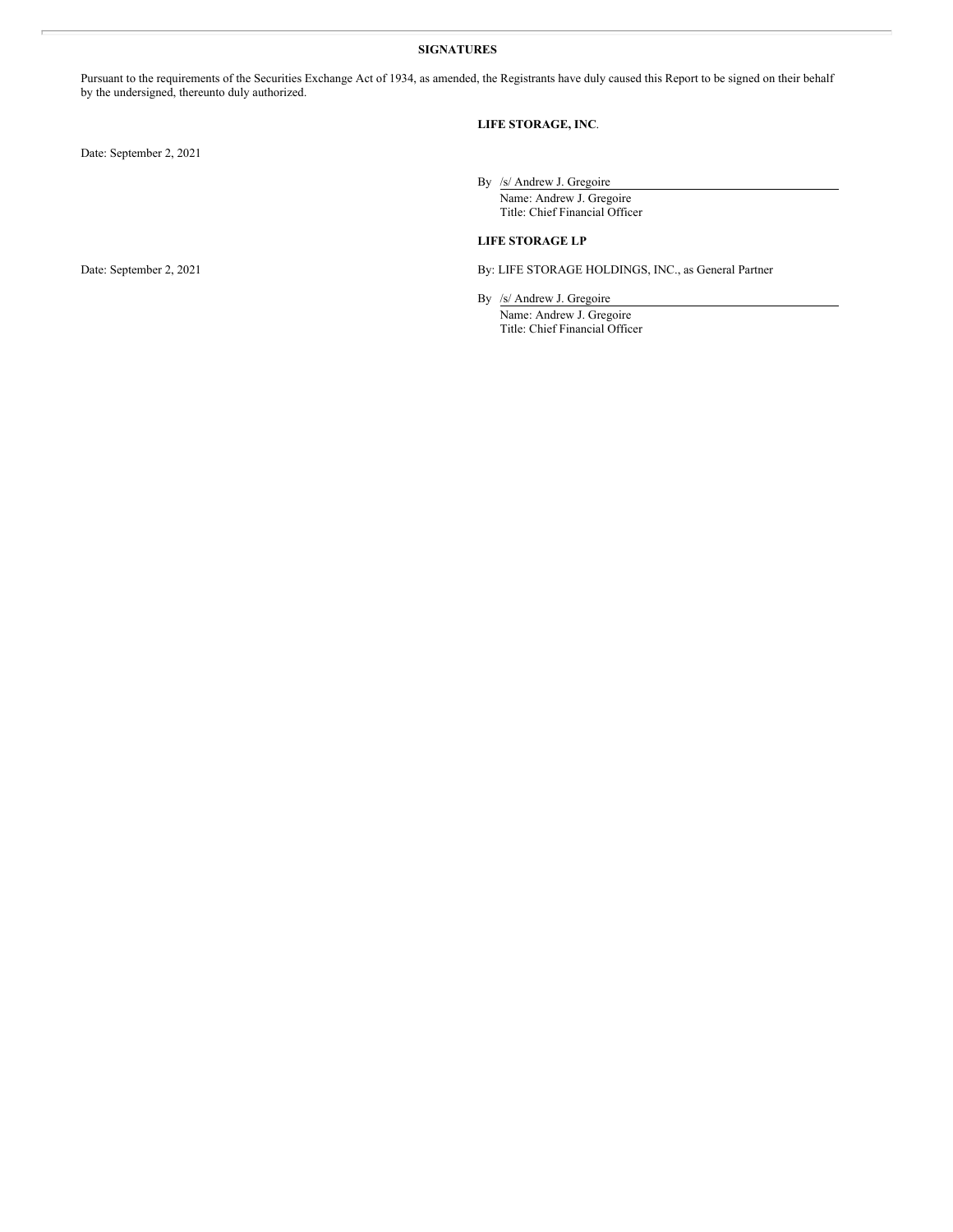#### **SEPARATION AGREEMENT**

This Separation Agreement ("Agreement"), dated as of September 2, 2021, is entered into by and among Life Storage, Inc., a Maryland corporation and Life Storage LP, a Delaware limited partnership (collectively the "Company"), and Edward Killeen (the "Employee").

1. Employment Term. The Employee and the Company agree that the term of Employee's employment will end effective December 31, 2021 (the "Mutual Employment End Date") as a result of the Employee's and the Company's mutual agreement.

2. Benefits. Subject to Section 3 of this Agreement, the Employee shall be entitled to receive and the Company shall pay and provide the Employee with the following compensation and benefits, less any tax or other legally required withholdings:

(a) The Company will pay the Employee the balance of the Employee's 2021 salary in accordance with the Company's regular pay practices and other benefits through the end of 2021 in accordance with past practices;

(b) The Employee shall continue to be eligible for a bonus, if any, pursuant to the Company's Annual Incentive Compensation Plan for senior executives based upon employment with the Company in 2021 and the performance metrics under such plan, with any such bonus to be paid in 2022 consistent with past practices of the Company;

(c) On the Mutual Employment End Date, the additional restricted stock described inExhibit A shall vest as set forth in such Exhibit A;

(d) On the Mutual Employment End Date, the Employee shall be vested in the fraction of the number of shares in which the Employee would be entitled to under the performance grants set forth in Exhibit B to the same extent as if the Employee had remained in the employment of the Company through the end of the applicable performance period, as set forth in Exhibit B;

(e) The Company shall continue to pay the premiums for the Employee's participation in the Company's group health plan, subject to normal employee contributions, through December 31, 2021, consistent with past practices; and

(f) The Company shall continue to permit the Employee to be eligible under COBRA, at his sole cost and without any reimbursement by the Company, in the Company's group health plan through June 30, 2023, to the extent permitted by applicable law and the Company's plans.

3. Survival of Covenants under Employment Agreement and Other Matters. The Company and the Employee agree that as of the Mutual Employment End Date, the Employee's employment under the Employment Agreement dated as of October 22, 1999 among the Company and the Employee (as such agreement was amended and restated as of November 1, 2017) (the "Employment Agreement") is and shall be terminated and that the parties shall have no further rights and obligations thereunder, except that the Employee's obligations under Section 6 of the Employment Agreement shall continue and survive in accordance with their terms.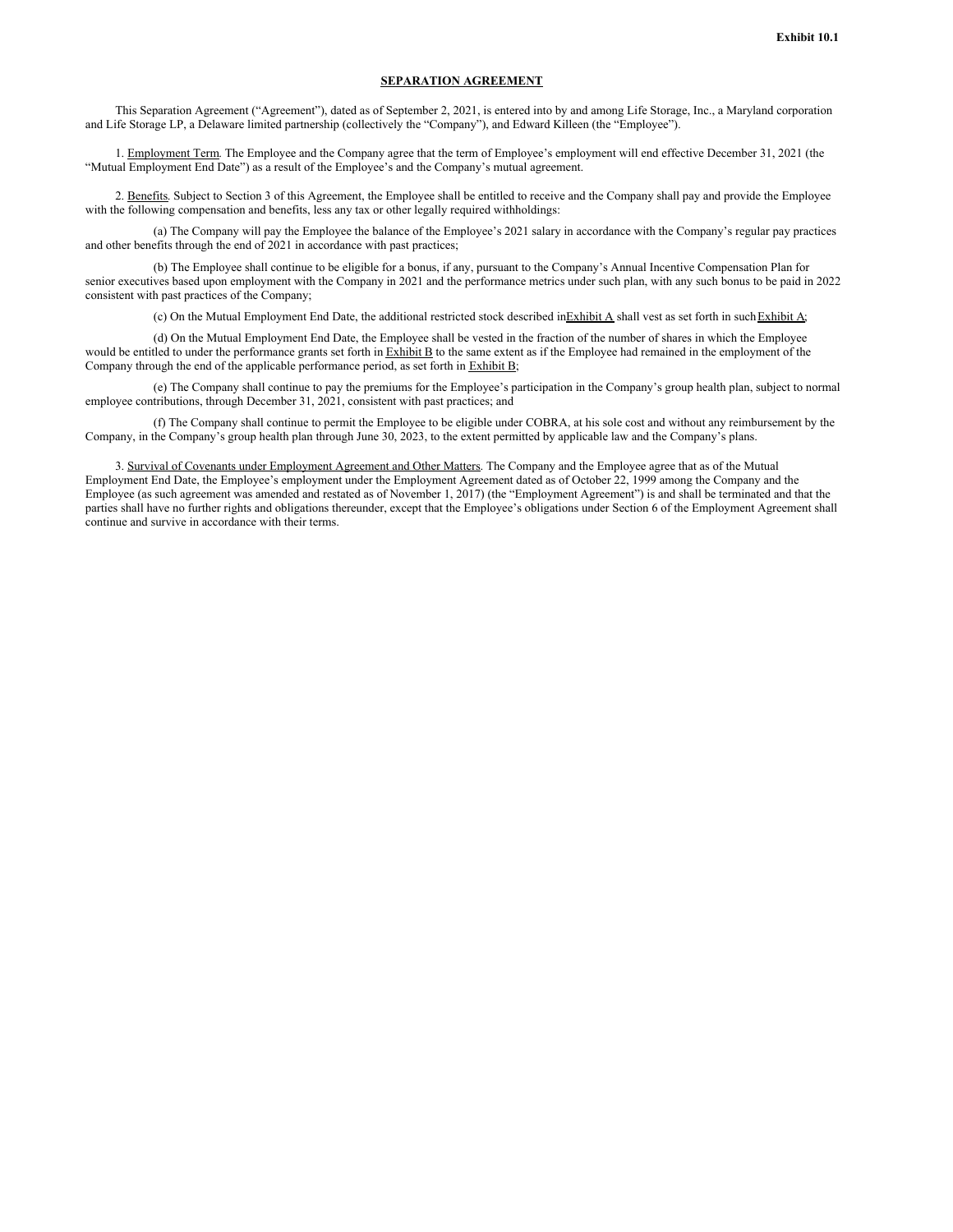4. Release. In connection herewith, the Employee shall execute and deliver to the Company a standard release whereby, among other matters, the Employee releases the Company for any claims relating to the Employee's employment, including claims with respect to discrimination. As matter of applicable law, the Employee has the right to revoke such release within seven (7) days of signing it. Thus, this Agreement shall only be effective on the eighth (8th) day following the Employee's execution of such release, provided the release has not been revoked.

5. Miscellaneous. This Agreement supersedes any prior agreements and understandings between the parties related to the matters set forth herein and may not be modified or terminated orally. No modification, termination or attempted waiver shall be valid unless in writing and signed by the party against whom the same is sought to be enforced. This Agreement shall be governed by and construed according to the laws of the State of New York.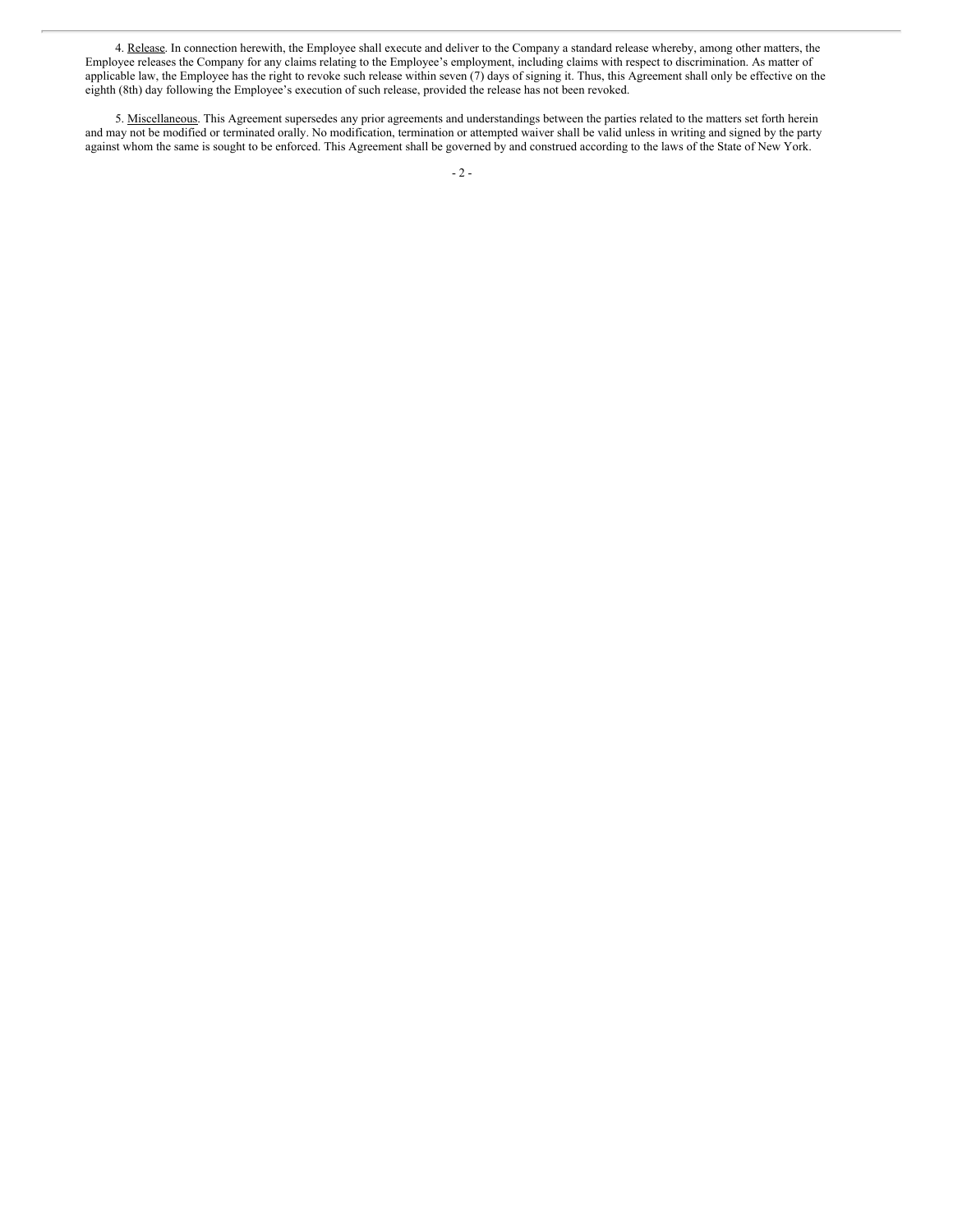# <span id="page-7-0"></span>LIFE STORAGE, INC.

By: /s/ Joseph V. Saffire Name: Joseph V. Saffire

Title: Chief Executive Officer

#### LIFE STORAGE LP

By LIFE STORAGE HOLDINGS INC. General Partner

By: /s/ Joseph V. Saffire

Name: Joseph V. Saffire Title: Chief Executive Officer

/s/ Edward F. Killeen

Name: Edward F. Killeen

- 3 -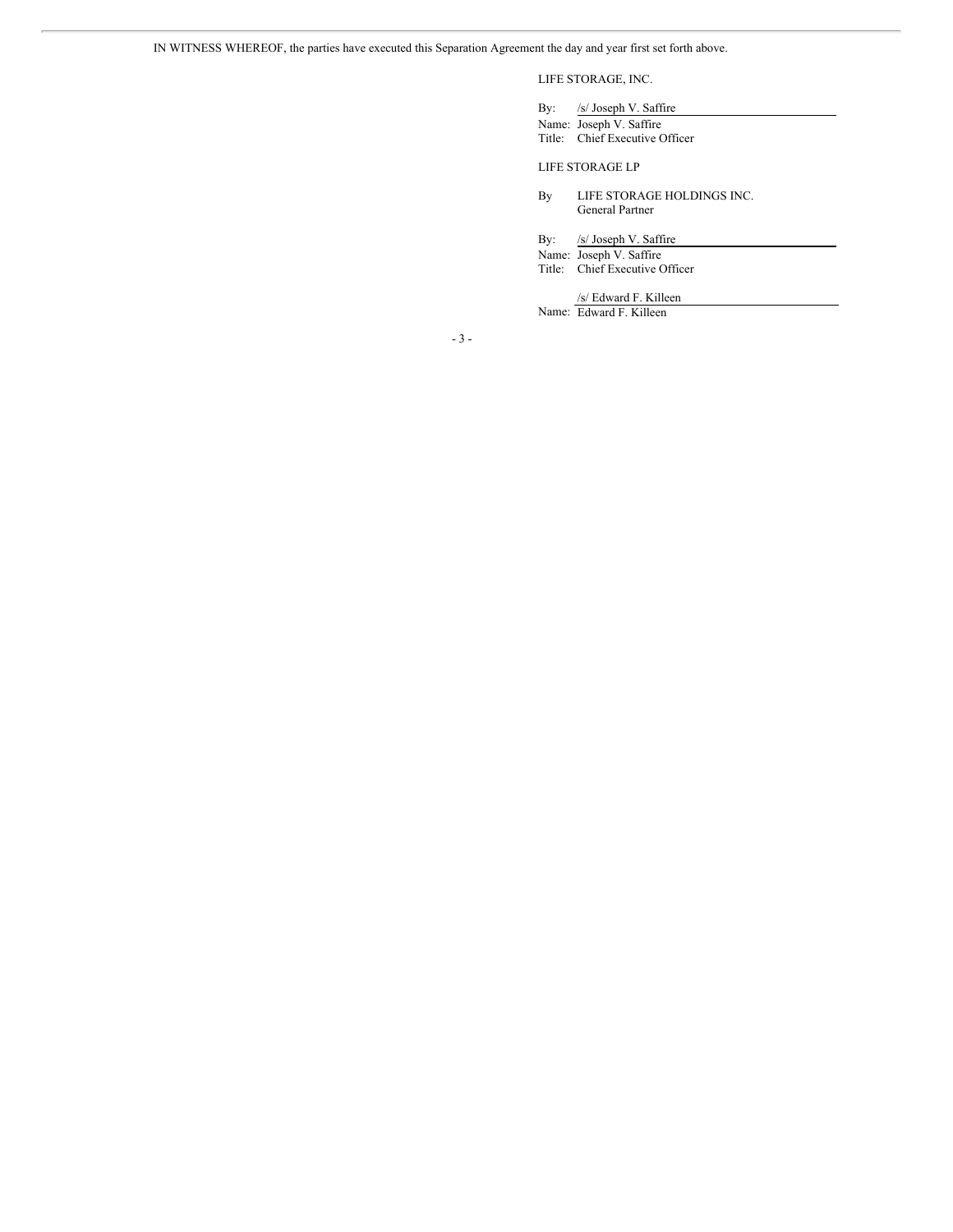# **EXHIBIT A**

|            | Number of<br>Shares Initially | Number of<br>Shares Vested at | Number of<br>Additional<br>Shares to Vest on<br>Mutual<br>Employment End |
|------------|-------------------------------|-------------------------------|--------------------------------------------------------------------------|
|            |                               |                               |                                                                          |
| Grant Date | Awarded *                     | 12/31/2021                    | Date                                                                     |
| 2/22/2017  | 2,684                         | 2,142                         | 542                                                                      |
| 12/18/2018 | 6,318                         | 6,318                         | $\mathbf{0}$                                                             |
| 12/19/2019 | 6,035                         | 2,414                         | 3,621                                                                    |
| 12/18/2020 | 5,681                         | 1,136                         | 4,545                                                                    |

\* Adjusted to reflect the impact of thethree-for-two distribution of common stock announced by the Company on January 4, 2021 and distributed on January 27, 2021 to shareholders of record on January 15, 2021.

# - 4 -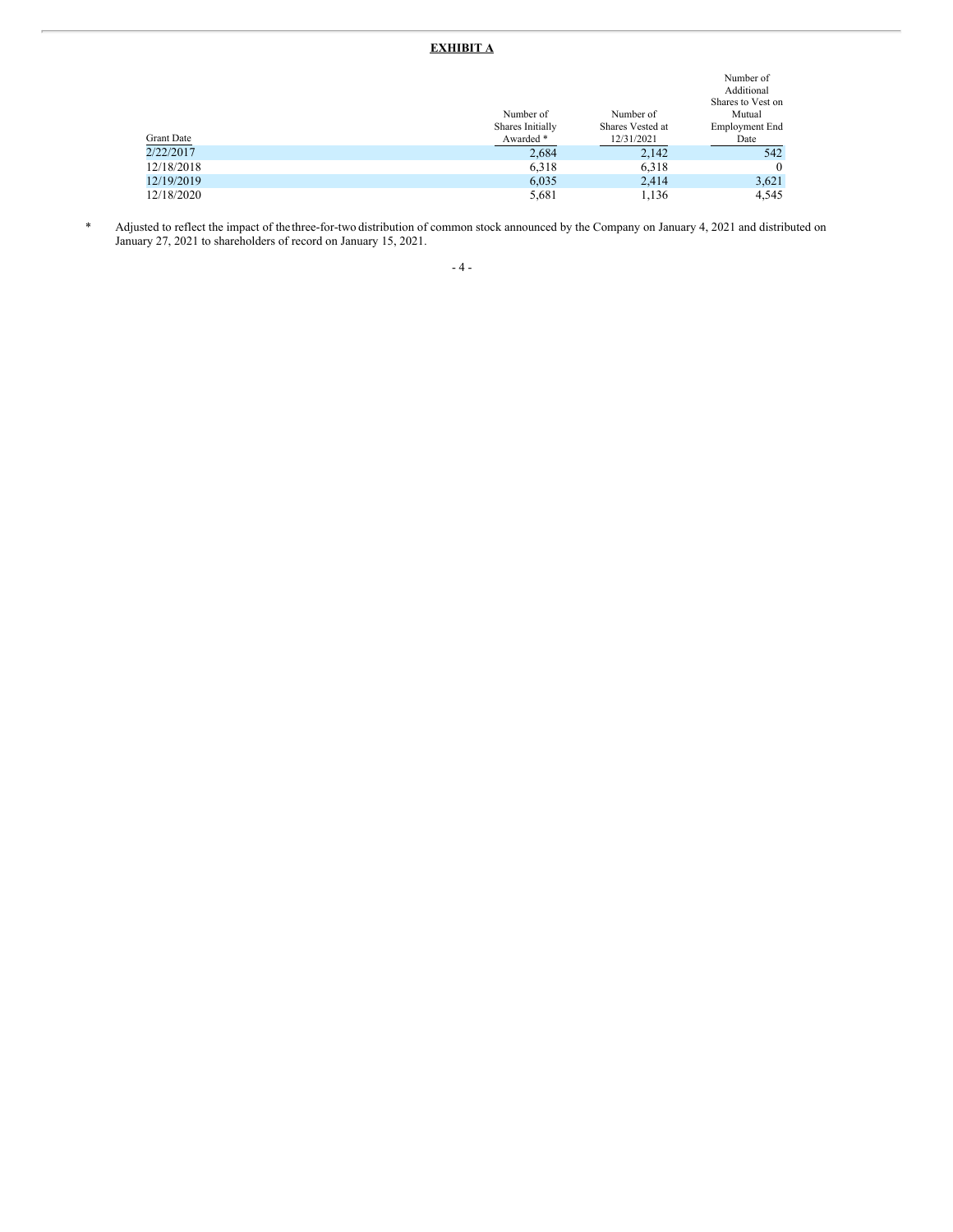## **EXHIBIT B**

**PERFORMANCE SHARES**

|            |               |                          | Number of Full        |                  |  |  |  |
|------------|---------------|--------------------------|-----------------------|------------------|--|--|--|
|            |               |                          | Calendar Months       |                  |  |  |  |
|            |               |                          | <b>Elapsed During</b> |                  |  |  |  |
|            |               |                          | 36 Month              |                  |  |  |  |
|            | Target Number |                          | Performance           |                  |  |  |  |
|            | of            |                          | Period Through        |                  |  |  |  |
|            | Performance   | Performance              | December 31,          | Percentage of    |  |  |  |
| Grant Date | Shares*       | Period                   | 2021                  | Shares to Vest** |  |  |  |
| 12/18/2018 | 6,318         | 12/19/2018 to 12/18/2021 | 36                    | $100\%$          |  |  |  |
| 12/19/2019 | 6,035         | 12/20/2019 to 12/19/2022 | 24                    | 66.67%           |  |  |  |
| 12/18/2020 | 5,861         | 12/19/2020 to 12/18/2023 | 12                    | 33.33%           |  |  |  |
|            |               |                          |                       |                  |  |  |  |

\* Adjusted to reflect the impact of thethree-for-two distribution of common stock announced by the Company on January 4, 2021 and distributed on January 27, 2021 to shareholders of record on January 15, 2021.

\*\* The actual number of shares to be awarded to be based upon Company performance through the end of the applicable Performance Period. The Percentage of Shares to Vest is the percentage of shares to vest based upon such actual performance. For example, with respect to the Performance Shares granted 12/18/2020, the 33.33% Percentage of Shares to Vest is the percentage of shares that will vest of shares Employee would have been entitled to if he had remained in employment until the end of the applicable Performance Period.

- 5 -